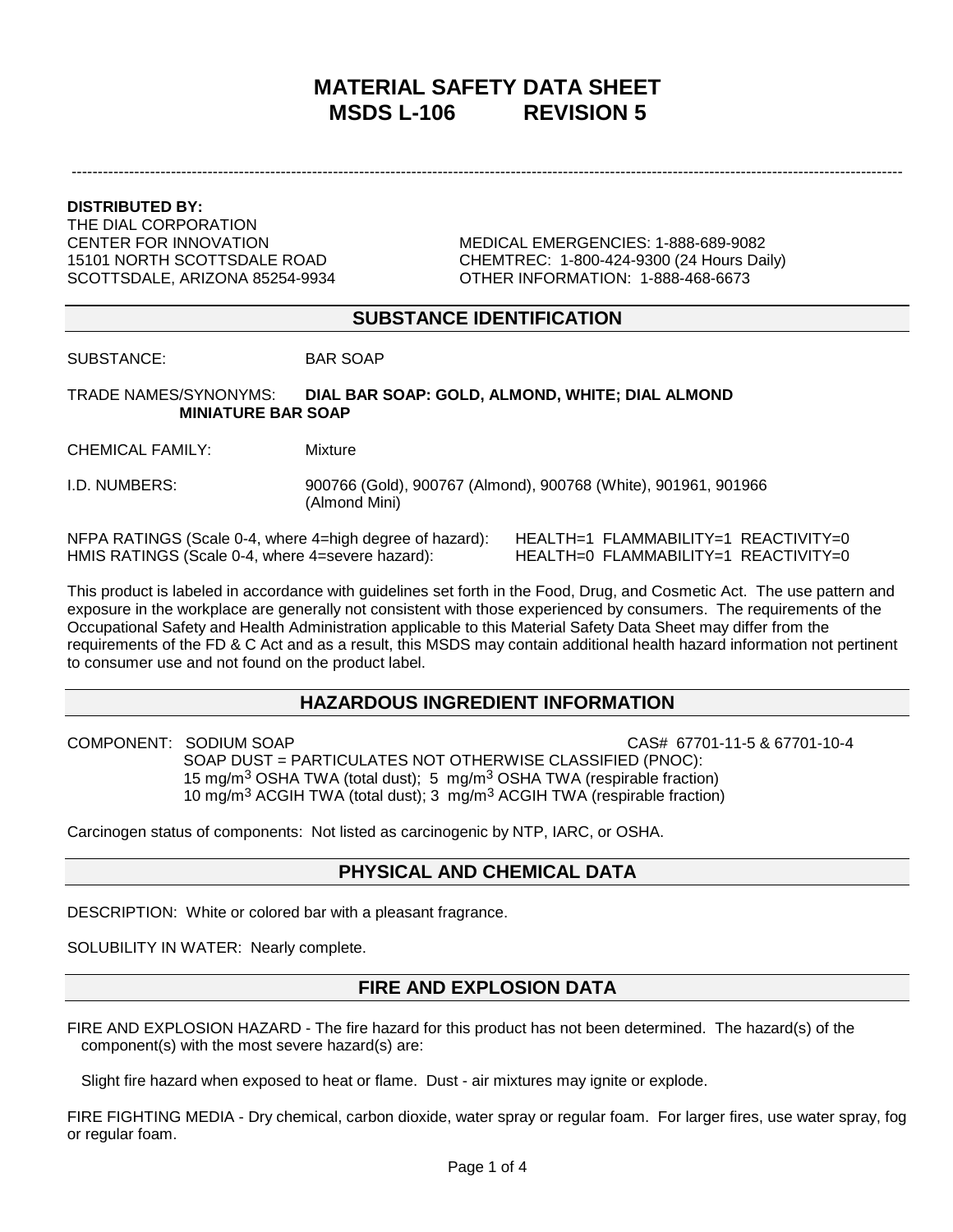FIRE FIGHTING - Move container from fire area if you can do it without risk. Do not scatter spilled material with highpressure water streams. Dike fire-control water for later disposal. Use agents suitable for type of surrounding fire. Avoid breathing vapors, keep upwind.

## **HEALTH HAZARD DATA**

NOTE: The acute health effects described below are those which could potentially occur for the finished product. They are based on the toxicology information available for the finished product and/or each hazardous ingredient, and are consistent with the product type and the likelihood of a specific route of exposure. Known chronic health effects related to exposure to a specific ingredient are indicated.

#### **ACUTE HEALTH EFFECTS:**

- **INHALATION:** Dust may cause mucous membrane irritation with sore throat, sneezing, coughing and shortness of breath.
- **SKIN CONTACT:** Repeated or prolonged excessive exposure may cause irritation.
- **EYE CONTACT:** May cause irritation with stinging, tearing, and redness.
- **INGESTION:** May cause mild gastrointestinal irritation with nausea, vomiting, diarrhea and abdominal pain.

#### **CHRONIC HEALTH EFFECTS:** None known.

**MEDICAL CONDITIONS GENERALLY RECOGNIZED AS BEING AGGRAVATED BY EXPOSURE:** Pre-existing skin conditions.

#### **EMERGENCY AND FIRST AID PROCEDURES**

- **INHALATION:** Remove from exposure area to fresh air immediately. Keep affected person warm and at rest. Treat symptomatically and supportively. Contact physician or local poison control center. If breathing has stopped, give artificial respiration, and get medical attention immediately.
- **SKIN CONTACT:** Rinse affected area with plenty of water until no evidence of product remains. Get medical attention if irritation persists.
- **EYE CONTACT:** Immediately rinse eyes with plenty of water, occasionally lifting upper and lower lids, until no evidence of product remains. Get medical attention if pain or irritation persist.
- **INGESTION:** Treat symptomatically and supportively. Maintain airway and respiration. If vomiting occurs, keep head below hips to prevent aspiration. Dilution by rinsing the mouth and giving water or milk to drink is generally recommended. If unconscious, the victim should not be given anything to drink. Contact physician or local poison control center.

### **REACTIVITY**

REACTIVITY - Stable under normal temperatures and pressures.

INCOMPATIBILITIES: Strong oxidizers, acids and bases.

- DECOMPOSITION Thermal decomposition may release toxic and/or hazardous gases including oxides of carbon and sodium.
- POLYMERIZATION Hazardous polymerization has not been reported to occur under normal temperatures and pressures.

# **STORAGE AND DISPOSAL**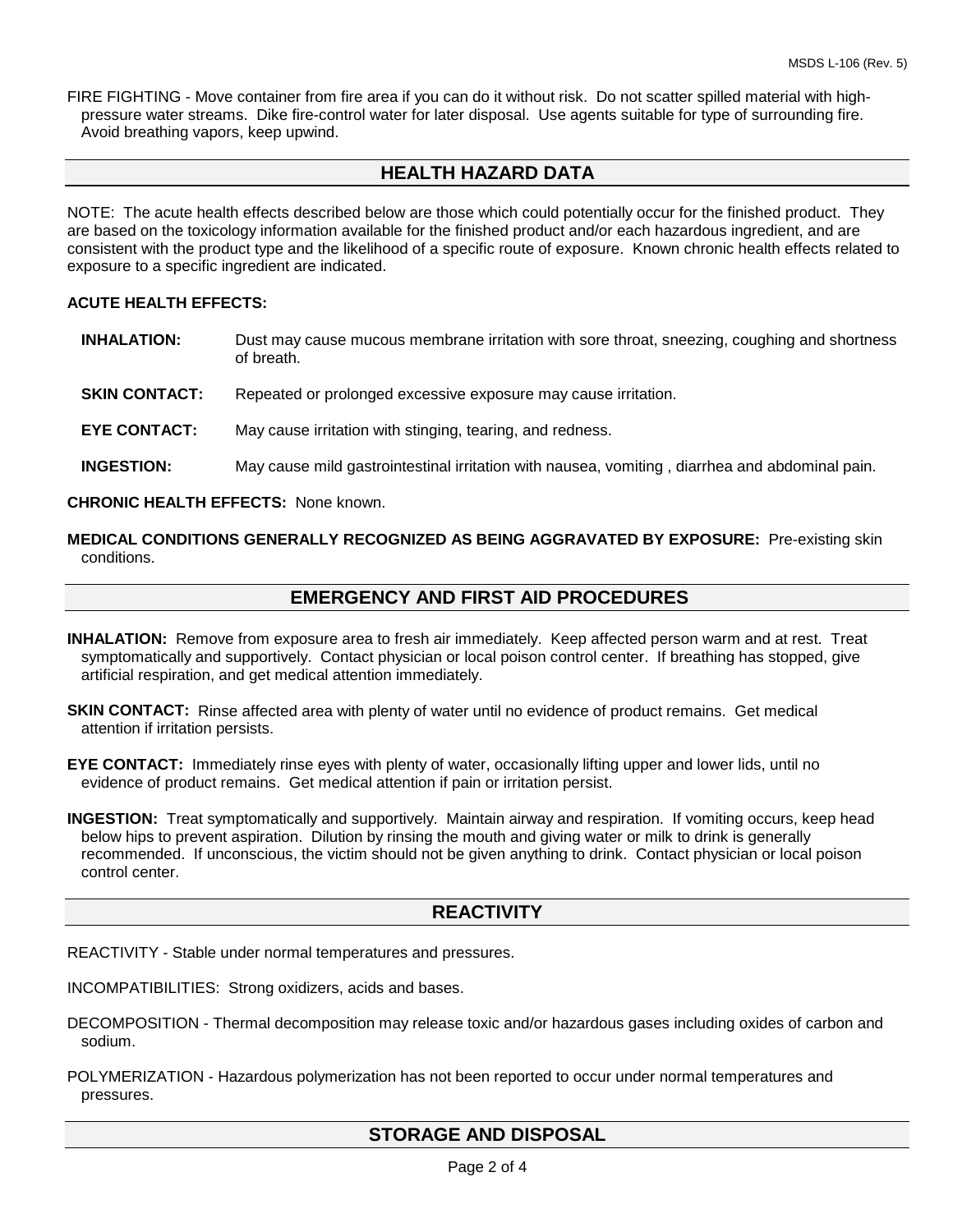Store away from incompatible substances and excessive heat. Observe all federal, state and local regulations when storing or disposing of this substance.

### **CONDITIONS TO AVOID**

Avoid contact with incompatible substances and excessive heat.

### **SPILL AND LEAK PROCEDURES**

OCCUPATIONAL SPILL - Sweep up and place in suitable clean, dry containers for reclamation or later disposal. Keep unnecessary people away.

### **OCCUPATIONAL PROTECTIVE EQUIPMENT**

VENTILATION - Provide local exhaust ventilation system to meet permissible exposure limits, where dusts are likely to be generated.

RESPIRATOR - Air contamination monitoring should be carried out, where dusts are likely to be generated, to assure that the employees are not exposed to harmful concentrations above the permissible exposure limits. If respiratory protection is required, it must be based on the contamination levels found in the workplace, must not exceed the working limits of the respirator and be jointly approved by the National Institute for Occupational Safety and Health and the Mine Safety and Health Administration (NIOSH-MSHA).

FOR FIRE FIGHTING AND OTHER IMMEDIATELY DANGEROUS TO LIFE OR HEALTH CONDITIONS - Any self-contained breathing apparatus that has a full facepiece and is operated in a pressure-demand or other positivepressure mode. Any supplied-air respirator that has a full facepiece and is operated in a pressure-demand or other positive-pressure mode in combination with an auxiliary self-contained breathing apparatus operated in pressuredemand or other positive-pressure mode.

CLOTHING - Protective clothing is required where repeated or prolonged skin contact may occur.

GLOVES - Protective gloves are required where repeated or prolonged skin contact may occur.

EYE PROTECTION - Safety glasses are required to prevent eye contact where dusty conditions may occur.

### **REGULATORY INFORMATION**

DOT FLAMMABILITY CLASSIFICATION: Not applicable.

EPA - SARA TITLE III SECTION 313: Not applicable - Consumer product.

TSCA: All components of this product are listed or are exempted or excluded from listing on the U.S. Toxic Substances Control Act (TSCA) chemical substance inventory.